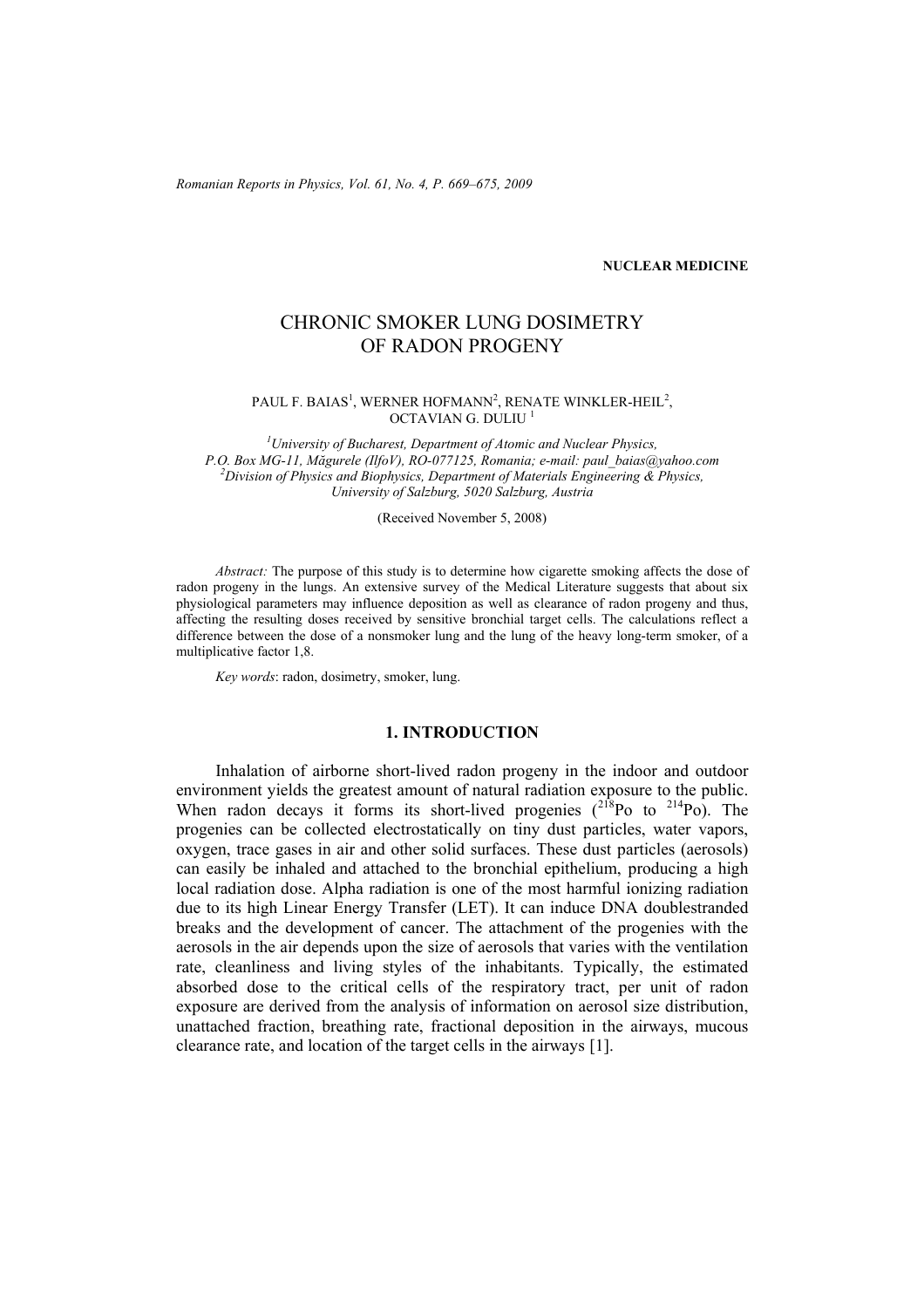In the case of internally deposited radionuclides, direct measurement of the energy absorbed from ionizing radiation emitted by the decaying radionuclides is rarely, if ever, possible. Therefore, we use the dosimetric models.

Various authors have attempted to evaluate the dose to the respiratory tract due to the inhalation of radon daughters. Many publications have dealt with the issue of radon dose in reference to the lung derived from physical dosimetry. A significant problem in internal radiation dosimetry is the discrepancy between the radiation dose from exposure to radon inferred from epidemiological studies and the higher dose calculated using the Human Respiratory Tract Model (HRTM) adopted by the International Commission on Radiological Protection (ICRP) [2]. The agreement between these two assessments by radically different approaches is surprisingly good; therefore, it is useful for comparative dosimetry.

The main objective of this study is to make a comparison between the doses of radon progeny in a normal lung and in a smoker lung. Accordingly, will calculate the dose of the smoker lung using the stochastic model detailed presented in [3, 4] in which we insert new parameters analyzing the physiological changes of the lung in chronic smokers as cigarette smoke destroys the normal function of the lung and the self-protection mechanism [5]. It is worth mentioning that used model takes into account the variability of the physiologic, morphometric and histological parameters of the lung.

For the heavy, long-term smoker group the specialty literature discusses the differences between appropriate effects and appropriate values. The effects in this group are chronic and can highly influence the deposition, clearance, as well as, activity values.

### **2. METHODS**

For the present calculations, the stochastic dosimetry model IDEAL-DOS [4] was used, which considers the effects of intra- as well as inter-subject variations of morphological, physiological and histological parameters involved in lung dosimetry, applying Monte Carlo techniques [6]. The dosimetric model consists of three parts:  $i$  – the original deposition model IDEAL (Inhalation, Deposition, Exhalation of Aerosol in/from the Lung) [7],  $ii -$  the bronchial clearance model [8, 9], and *iii* – the bronchial cellular dose model [10, 11].

The stochastic deposition model simulates the random walk of inspired particles through a random airway geometry**,** represented by a sequence of asymmetrically dividing airway bifurcations [12]. Upon inhalation, linear airway dimensions are randomly selected from their distributions and correlations at each airway bifurcation. The probability that a particle selects the major or minor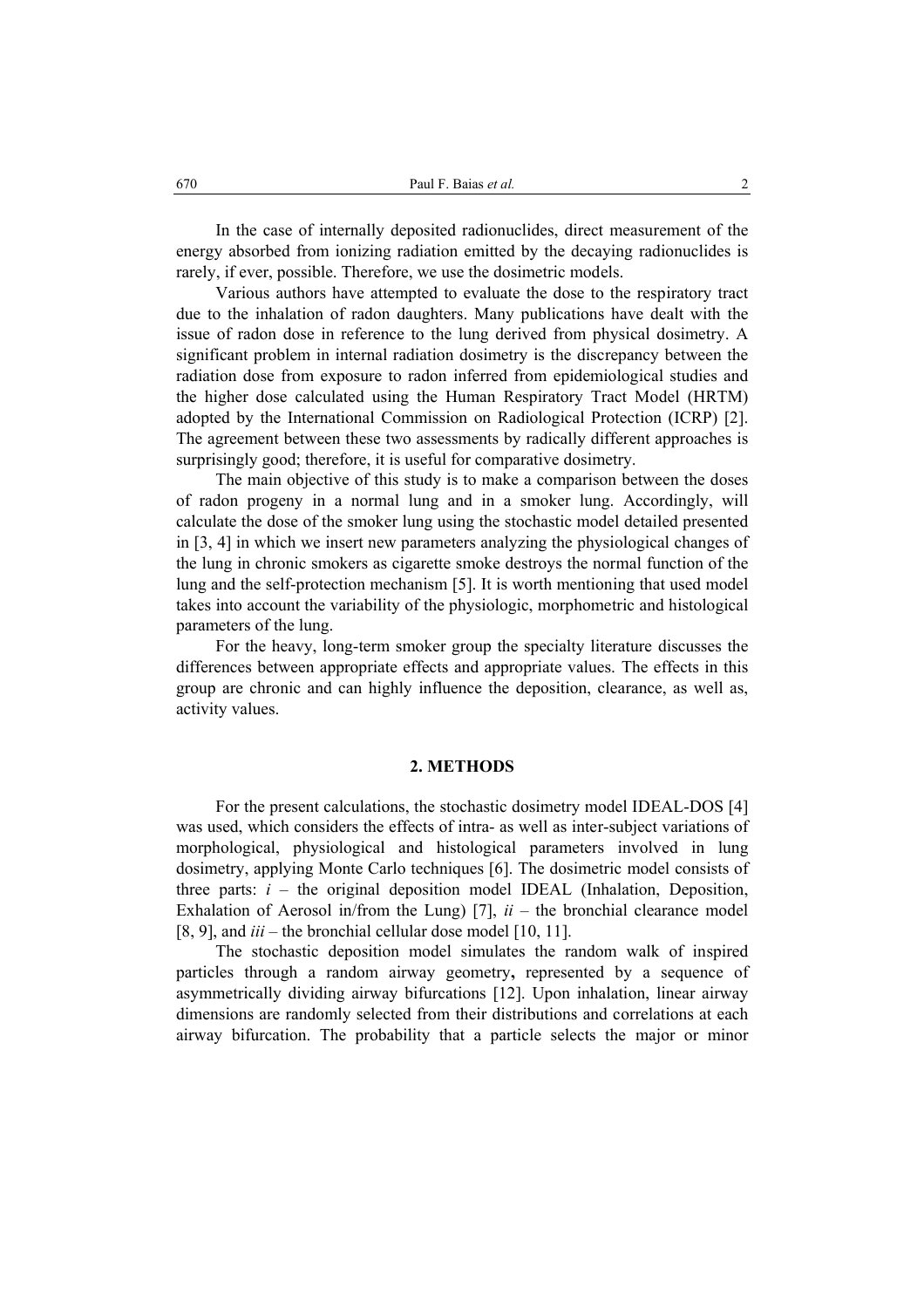daughter airway at a given bifurcation is proportional to the splitting of the airflow, assumed to be proportional to distal lung volume. Deposition of particles in bronchial airways is computed by analytical equations for different physical deposition mechanisms, such as diffusion, impaction and sedimentation, i.e. the deposition probabilities of individual particles are given by their average probabilities. In case of a deposition event, the particle continues its path with decreased statistical weight. Deposition fractions for bronchial airway generations are typically based on 10,000 to 100,000 simulations.

The filtering efficiency of nasal passages for submicron particles was considered by empirical equations derived from in vivo measurements [13]. Deposition by Brownian motion in upper bronchial airways was determined by the empirical equation proposed by Cohen and Asgharian [14], to account for enhanced deposition due to developing flow. Outside the range of flow rates and airway dimensions of this relationship, i.e., in more peripheral airways, equation for diffusion deposition under parabolic flow conditions was applied [15]. The magnitude of deposition by inertial impaction in upper bronchial airways was calculated according to Yeh and Schum [16].

The stochastic bronchial clearance model considers both fast and slow bronchial clearance phases. Due to conservation of mass, average mucus velocities in a given airway generation in asymmetrically branching airways are proportional to their respective diameters and mucus velocities in individual bronchial airways are normalized to a tracheal mucus velocity of 5.5 mm/min [2]. The dependence of the magnitude of the slow bronchial clearance fraction with a half-time of 10 days on geometric particle diameter is modelled by an empirically-derived relationship [17]**.** Half-times for the transport through epithelium into blood are assumed to be 10 hours for attached progeny and 1 hour for the unattached fraction [18]. Connecting the stochastic clearance model to the stochastic deposition model and considering the radioactive decay of the three short-lived radon progeny allows the calculation of the radon progeny activities retained in a given airway generation. Assuming steady-state conditions for continuous radon exposures, alpha-emitting  $2^{18}$ Po and  $2^{14}$ Po surface activities, obtained by dividing the activity retained in a given generation by the total mean surface area of that generation, are computed and subsequently normalized to an exposure of 1 WLM.

The targets of interest in the bronchial epithelium are the basal and secretory cells, assumed to be the progenitor cells of lung carcinomas [2]. The mean depths of these critical cells in the epithelium are based on the data of Mercer *et al.* [19]. Dose as a function of depth in bronchial epithelium is computed for uniform  $^{218}Po$ and 214Po activities on cylindrical bronchial airway surfaces, considering both near wall and far wall contributions. The output of the dosimetric model program presents basal and secretory cell doses (in mSv/WLM), normalized to a cumulative exposure of 1 WLM.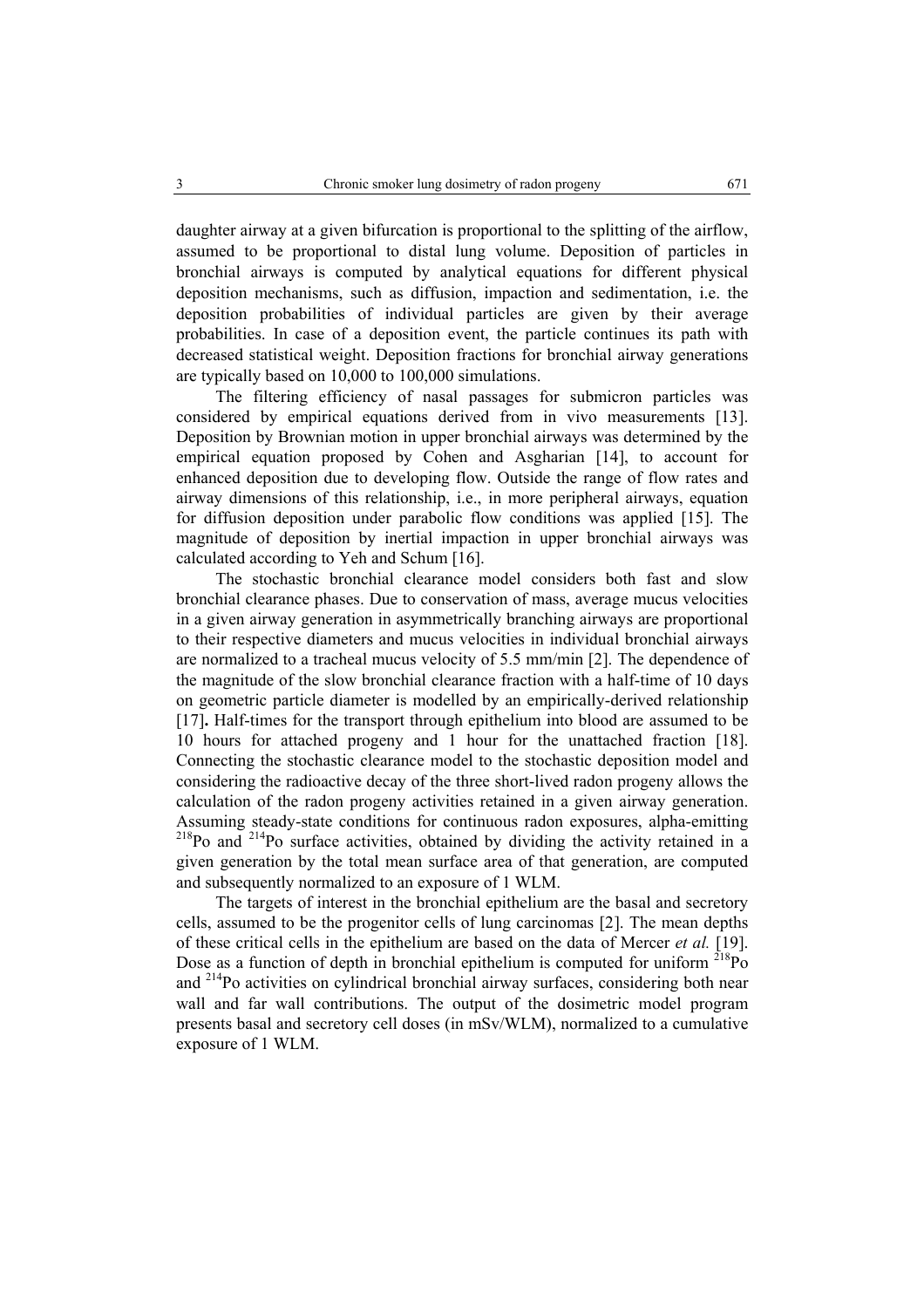Our model presumptions are made on following suggests out coming from an extensive survey of the literature about the physiological parameters which are changed by cigar smoke and may affect deposition, clearance and resulting dose received by the sensitive bronchial target cells.

For the heavy, long-term group the specialty literature conclude to appropriate effects with appropriate values, the effects in this group are chronic and can influence very high the deposition, clearance, as well as activity values. The following physiological parameters may affect the dose received by the sensitive bronchial target cells [2, 3, 20-26]:

- *i.* Mucus production by increased thickness of the mucus layer;
- *ii.* Mucociliary clearance by decreased velocity as well as cilia killed;
- *iii.* Lung volumes and capacities a breathing pattern more frequent and deeper together with a changed vital capacity and volumes;
- *iv.* Airway obstruction and structural alveolar changes by bronchitis (inflammation of airways, mucus hipersecretion) as well as by emphysema (loss of elasticity, alveolar collapse, alveoli structure destruction);
- *v.* Cellular changes of epithelial tissue manifested by thickening of bronchial epithelium by loss of ciliated cells and their replacement by squamous epithelium, basal-cell hyperplasia or dysplasia and goblet cell metaplasia;
- *vi.* Penetrability of bronchial epithelium due to increased viscosity of mucus as well as to bronchial epithelial lesions.

# **3. RESULTS AND DISCUSSION**

For the purpose of comparison between the doses of a normal and a smoker's lung, we have utilized the total effective dose normalized by 1 WLM, calculated for the layers that contain the basal and secretory cell nuclei. For the normal lung we have calculated the effective dose equivalent to 13.1056 mSv/WLM, in accordance with the ICRP66 approach for the lung morphometry.

Initially, we have calculated the dose by separately changing each parameter. This procedure was conducted to observe the manner in which the parameters influence the dose.

The parameters that were altered during the process include: *I –* the volume of the lung, *ii* – the thickness of the mucus layer, *iii* – the breathing cycle period,  $iv$  – the clearance velocity on different values. The variability of the dose by volume in a smoker's lung is insignificant when we use the values of the lung volumes as found in literature. The dose is higher if the residual capacity is smaller. We have calculated the dose for two different values, one from the ICRP 66 (a–Tables 1, 2) and the other (b–Tables 1, 2) which can be considered as the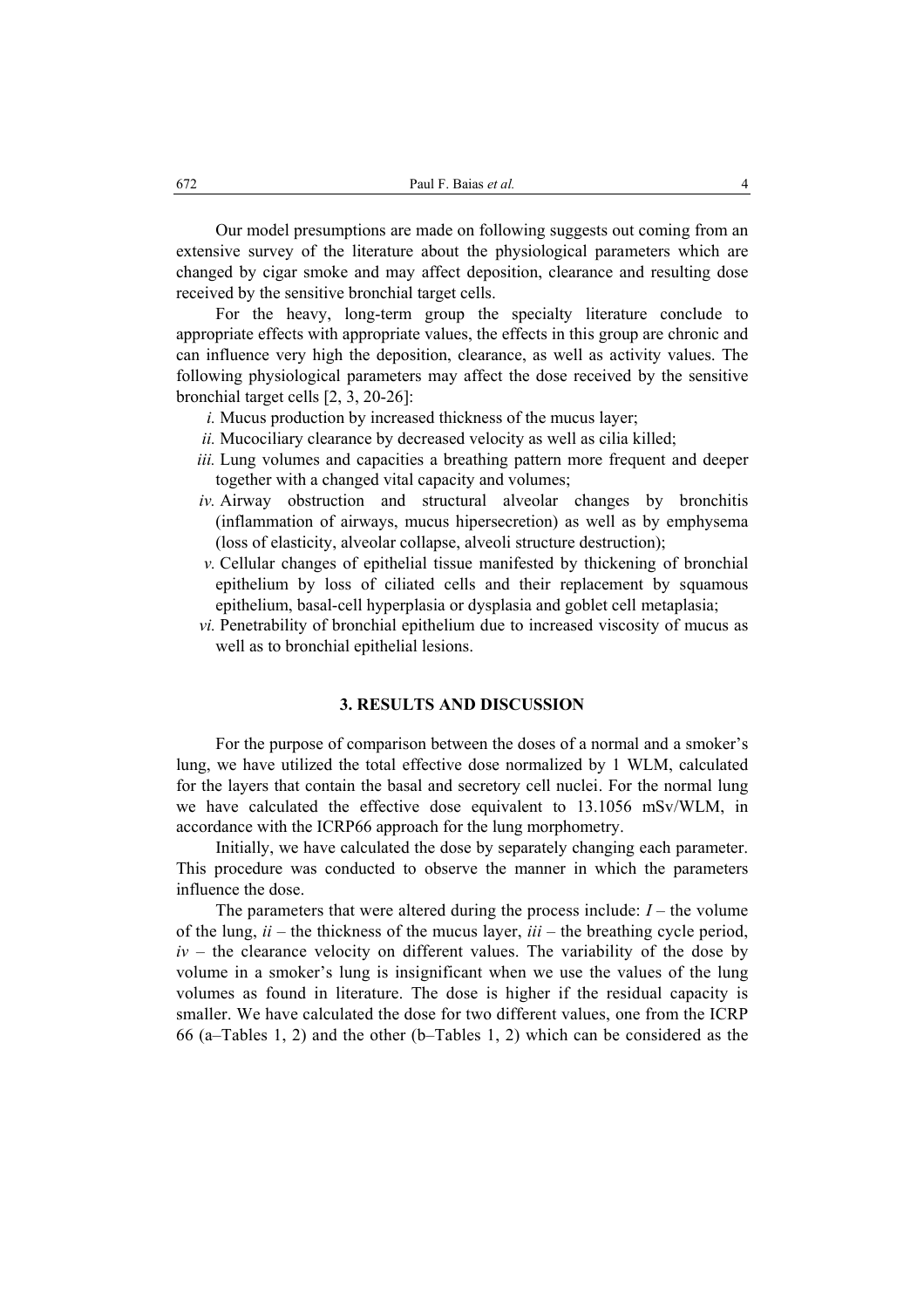smallest typical adult lung functional residual capacity cited from spirometric measurements. The increased thickness of the mucus layer is directly related to the higher mucus production, which does not have a protective role, as expected, in the case of radon progeny; the result is a higher dose.

The hyperplasia of the radiosensitive secretory cells makes these cells a superior target for the radiation. The higher breathing frequency brings a higher amount of particles in the lungs that can be deposited in the airways. The clearance in a smoker's lung is almost completely dissolved because of the impairment of the cilia muscles. Consequently, the clearance velocity is reduced and, as a result, the dose is higher. The clearance of the mucus also means a clearance of the particles. If the clearance is reduced the amount of harmful particles is higher. Each parameter was calculated to form an individual mean value. The mean values were used to calculate the dose, which included all changes of the physiological parameters in the chronic smoker's lung. These changes are presented in Table 1.

The heavy, long-term smoker group in which all the protective mechanisms of the lung are destroyed include as follows: the cilia are killed, the mucus cannot be cleared anymore and thus it obstructs the tiny airways. Due to this destroyed mechanism the radioactive progenies remain deposited within the lungs.

| Parameter                   | Normal values | Changes of the<br>normal values in the<br>chronic smoker |  |
|-----------------------------|---------------|----------------------------------------------------------|--|
| Thickness of<br>mucus layer | $5 \mu m$     | 5 times thicker                                          |  |
| Clearance<br>velocity       | $5.5$ mm/min  | $1.1 \text{ mm/min}$                                     |  |
| Breathing<br>pattern        | 12 breath/min | 20 breath/min                                            |  |
| Lung volume<br><b>FRC</b>   | 3300 $cm3$    | $2650 \text{ cm}^3$<br>a.<br>3300 $cm3$<br>h             |  |

*Table 1* Most influent values of the lung input parameter changed by chronic smoking [21–26]

Due to the forced cough clearing mechanism, the probability of lesions appearing in the epithelia is eminent; the radioactive progenies can interact with the radiosensitive target cells directly. The higher breathing frequency of the chronic smoker increases the number of inhaled radon progeny. In result to these hypotheses, the dose is approximate two times higher then in the case of the normal lung (Table 2). The dose where calculated for four different particle sizes. The total dose was calculated as the weighted mean value of the doses of each particle size.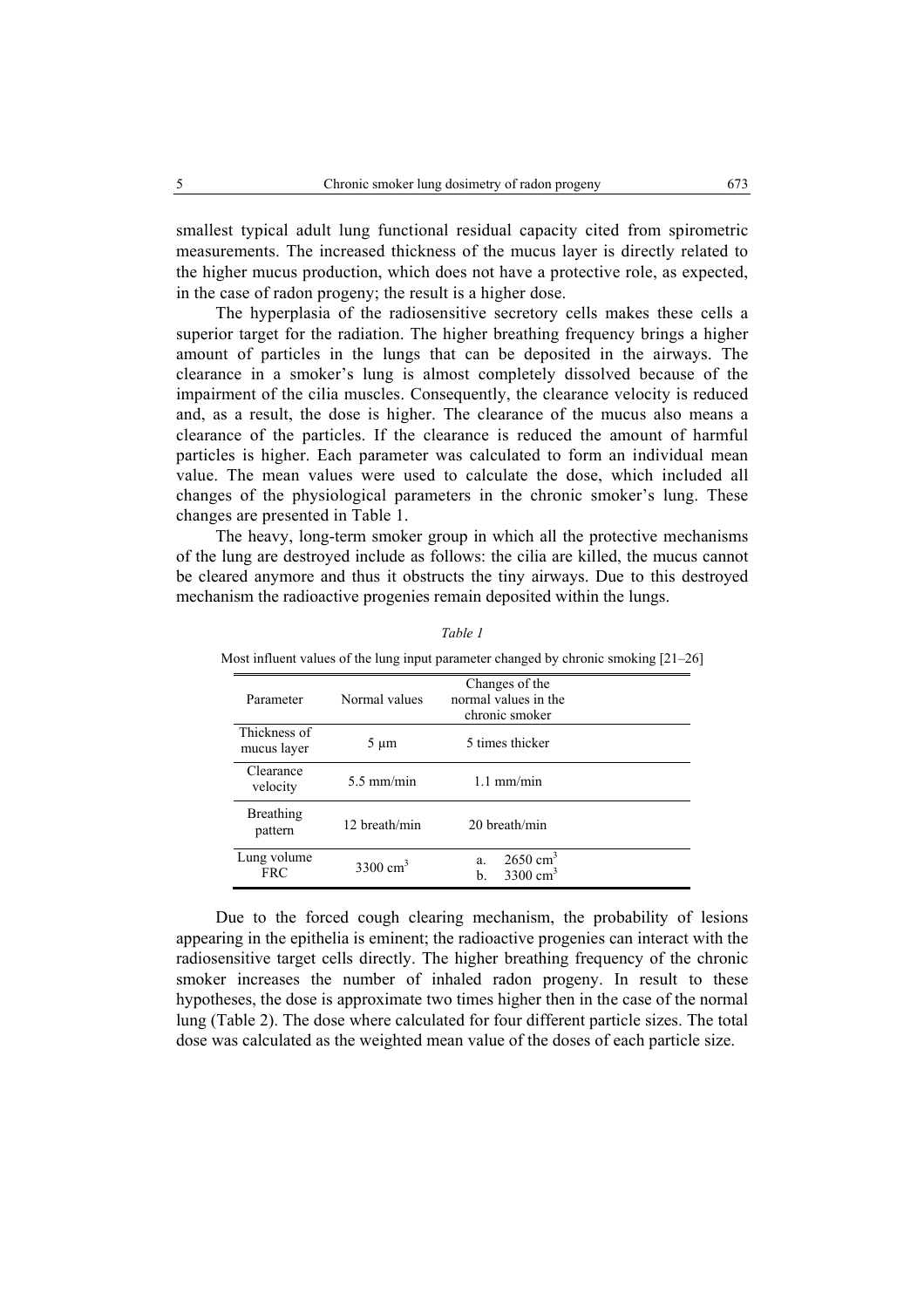| Effective bronchial doses rates of non-smokers and chronic smokers |                                                      |                                                                           |                                                            |  |
|--------------------------------------------------------------------|------------------------------------------------------|---------------------------------------------------------------------------|------------------------------------------------------------|--|
| Particle size<br>$(\mu m)$                                         | Relative<br>frequency of<br>the size<br>distribution | Effective dose rate<br>mSv/h by 1WL for<br>chronic smoker                 | Effective dose rate mSv/h<br>by 1WL for the normal<br>lung |  |
| 0.0009<br>0.05<br>0.25<br>1.5                                      | 0.08<br>0.258<br>0.644<br>0.018                      | a. b.<br>0.2161 0.1843<br>0.2663 0.2279<br>0.0877 0.0743<br>0.0648 0.0507 | 0.1599<br>0.1370<br>0.0442<br>0.0274                       |  |
| Mean<br>effective dose<br>rate                                     |                                                      | a. b.<br>0.1436 0.1215                                                    | 0.0771                                                     |  |

#### **4. CONCLUDING REMARKS**

The most important effects of cigarette smoke on the lung physiology, which are affecting the dose of radon progeny, are as follows: decrease of the mucus clearance velocity, thickening of the mucus layer, cells metaplasia and higher breathing frequency.

The chronic exposure to tobacco smoke induces changes in the breathing frequency, which can result in an increased inhaled dose. Also induced changes in the epithelial structure, the metaplasia of the goblet cells into inflammatory cells, which are situated very close to the contact surface of the epithelia with the air as well as with the radon progeny carried by air. The ciliated columnar cells are forever lost and as a result all the toxins become impossible to be cleared from the lung. This creates lesions into the epithelium and the lesions are a perfect path for the radon progeny to attack the basal cells.

Another effect that is important for understanding the higher dose in the case of chronic smoker is the basal cell hyperplasia so the target cell is larger and the impact probability with the alpha particle is higher.

All these effects should be taken into consideration in future, in dosimetry researches but also in medical studies and practices.

#### **REFERENCES**

- 1. Hofmann W., Fakir H., Aubineau I., and Pihet P., *Interaction of Alpha Particles at the Cellular Level – Implications for the Radiation Weighting Factor*, Radiat. Prot. Dosim. **112**, 493–500 (2004).
- 2. International Commission on Radiological Protection, *Human respiratory tract model for radiological protection*, Oxford, Pergamon Press, ICRP Publication 66, 1994.
- 3. Hofmann W., Koblinger L., and Mohamed A., *Incorporation of biological variability into lung dosimetry by stochastic modelling tehniques*, Environment International, **22**, Suppl. 1, S995–S1003 (1996).